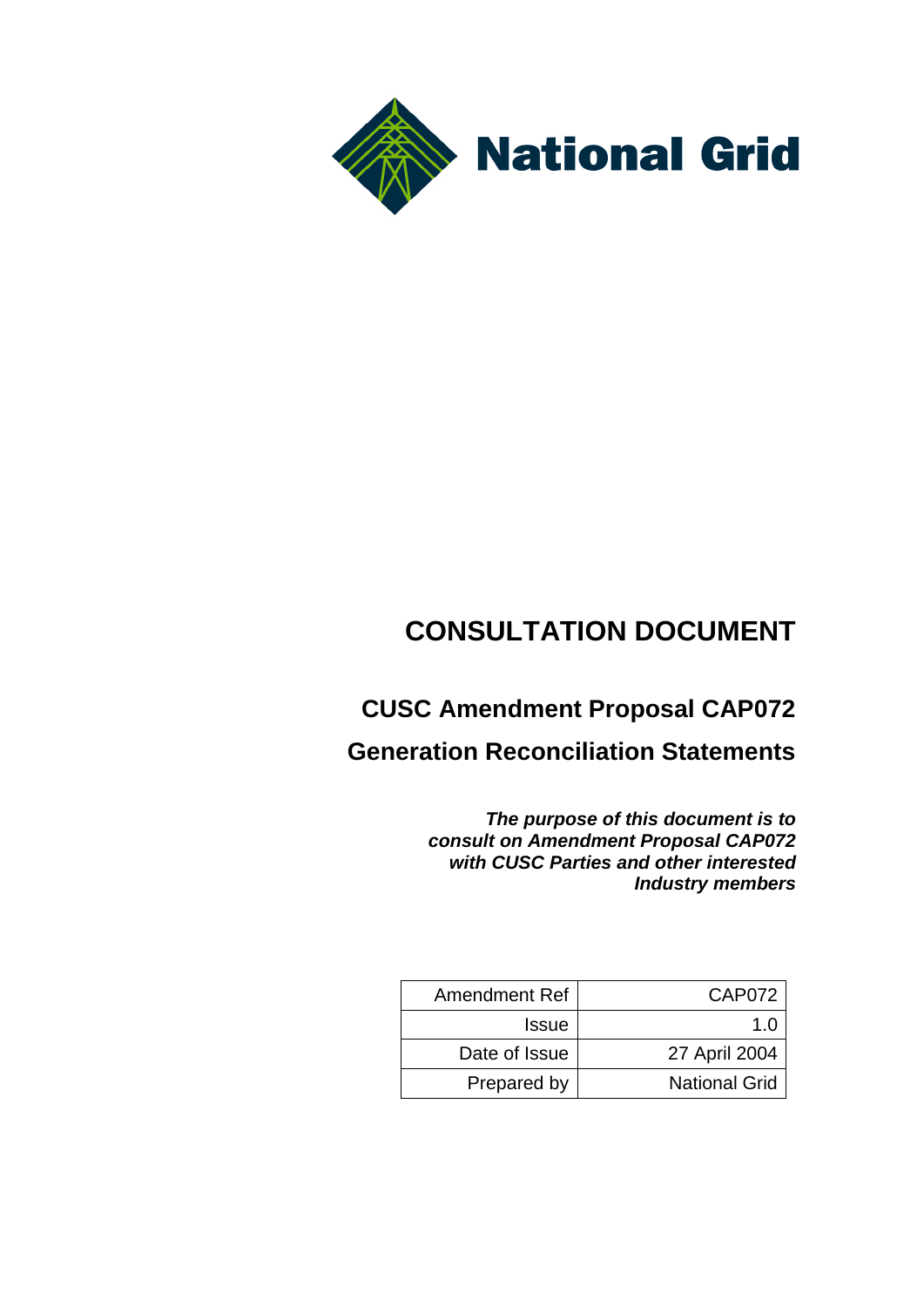# **I DOCUMENT CONTROL**

#### **a National Grid Document Control**

| <b>Version</b> | <b>Date</b> | <b>Author</b> | <b>Change Reference</b>            |
|----------------|-------------|---------------|------------------------------------|
| 0.1            | 22/4/04     | National Grid | Initial Draft for internal comment |
| 1.0            | 27/0404     | National Grid | Formal version for release         |

#### **b Document Location**

National Grid website:

[http://www.nationalgridinfo.co.uk/cusc/mn\\_consultation\\_index.html](http://www.nationalgridinfo.co.uk/cusc/mn_consultation_index.html)

#### **c Distribution**

| <b>Name</b>                                | Organisation |
|--------------------------------------------|--------------|
| <b>CUSC Parties</b>                        | Various      |
| <b>Panel Members</b>                       | Various      |
| Interested Parties                         | Various      |
| <b>Core Industry Document Owners</b>       | Various      |
| National Grid Industry Information Website |              |

# **II CONTENTS TABLE**

| $\mathbf{I}$ |                                                      |  |
|--------------|------------------------------------------------------|--|
|              | $a \qquad$                                           |  |
|              |                                                      |  |
|              | $\mathbf{C}$                                         |  |
| $\mathbf{I}$ |                                                      |  |
| 1.0          |                                                      |  |
| 2.0          |                                                      |  |
| 3.0          |                                                      |  |
| 4.0          | ASSESSMENT AGAINST THE APPLICABLE CUSC OBJECTIVES  4 |  |
| 5.0          |                                                      |  |
| 6.0          |                                                      |  |
| 7.0          |                                                      |  |
| 8.0          |                                                      |  |
|              |                                                      |  |
|              |                                                      |  |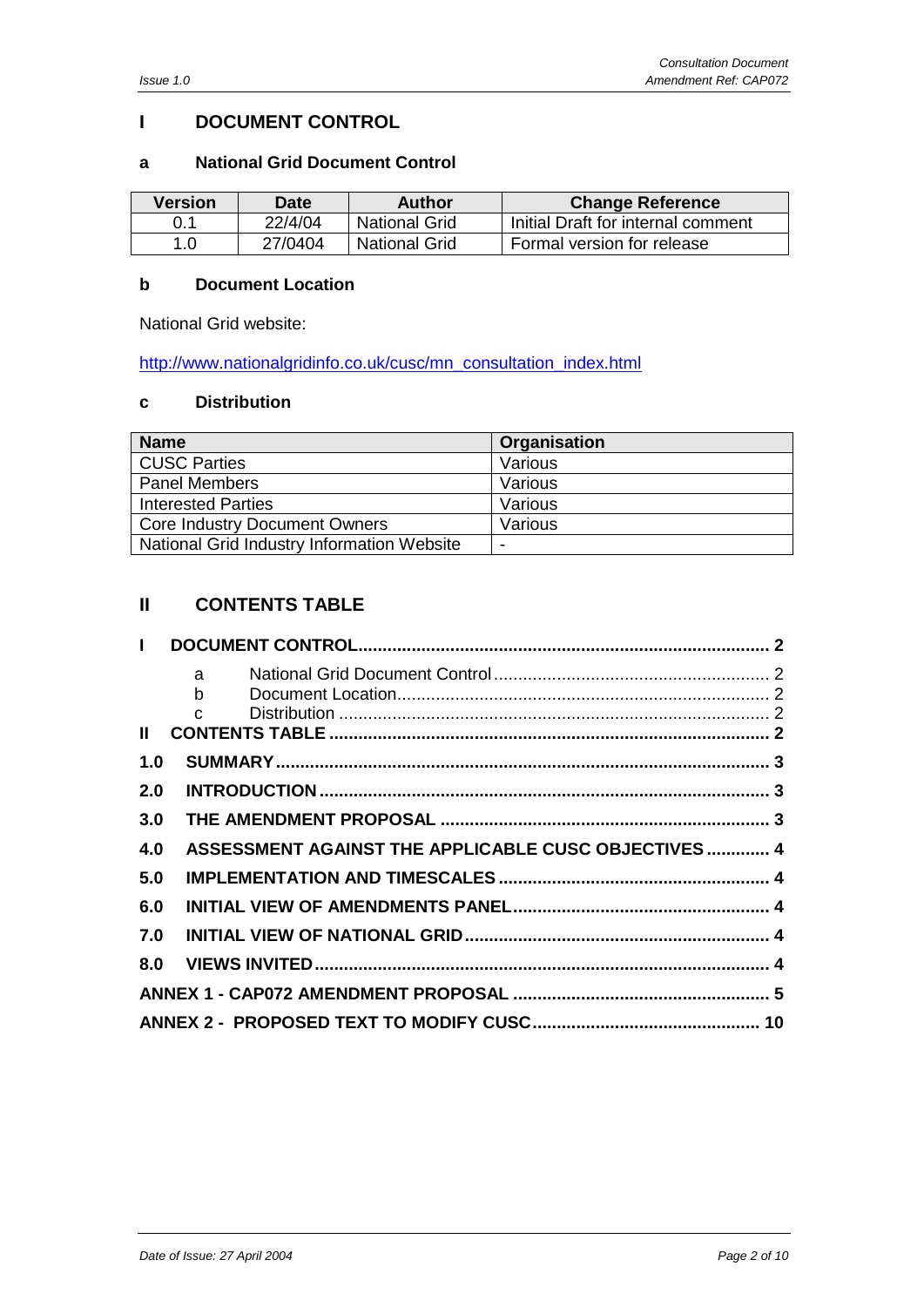# **1.0 SUMMARY**

- 1.1 CAP072 will re-instate Paragraph 3.12.2 into the CUSC. This was erroneously deleted after the implementation of CAP065. The re-instated Paragraph will actually become 3.13.2 after the implementation of CAP055.
- 1.2 CAP072 was proposed by National Grid and submitted to the CUSC Amendments Panel for consideration at their meeting on  $23<sup>rd</sup>$  April 2004. The Amendments Panel determined that the issue was appropriate to proceed to wider industry consultation by National Grid.
- 1.3 This document initiates this wider consultation exercise and invites views on CUSC Amendment Proposal CAP072. The consultation closing date is **Friday 28th May**.

# **2.0 INTRODUCTION**

- 2.1 This is a consultation document issued by National Grid under the rules and procedures specified in the Connection and Use of System Code (CUSC) as designated by the Secretary of State.
- 2.2 Further to the submission of Amendment Proposal CAP072, this document seeks views from industry members relating to the Amendment Proposal.
- 2.3 Representations received in response to this consultation document will be included in National Grid's Amendment Report that will be furnished to the Authority for their decision.
- 2.4 This consultation document has been prepared in accordance with the terms of the CUSC. An electronic copy can be found on the National Grid website, at [http://www.nationalgrid.com/uk/indinfo/cusc,](http://www.nationalgridinfo.co.uk/cusc) and the Amendment Proposal form.

### **3.0 THE AMENDMENT PROPOSAL**

- 3.1 CAP072 will re-instate Paragraph 3.12.2 into the CUSC. This was erroneously deleted after the implementation of CAP065. The re-instated Paragraph will actually become 3.13.2 now that CAP055 has been implemented.
- 3.2 Paragraph 3.12.2 required NGC to produce a Generation Reconciliation Statement in respect of generation related TNUoS Charges and send it to the User as soon as practicable and in any event by  $31<sup>st</sup>$  March in each financial year. The Statement shall specify the Actual Amount and the Notional Amount of generation related TNUoS Charges for each month during the relevant Financial Year and, in reasonable detail the information from which such amounts were derived and the manner in which they were calculated.
- 3.3 CAP065 was a Housekeeping Amendment Proposal submitted to the Panel by National Grid with a number of other Housekeeping Amendments on 18<sup>th</sup> September 2003. CAP065 proposed the deletion of a number of redundant Paragraphs in the CUSC related to NETA Go-Live. The Amendment Proposal included a list of Paragraphs for deletion one of which was Paragraph 3.12.2. This was an error - the Amendment Proposal should have referred to Paragraph 3.13.2 for deletion and not 3.12.2. The Authority approved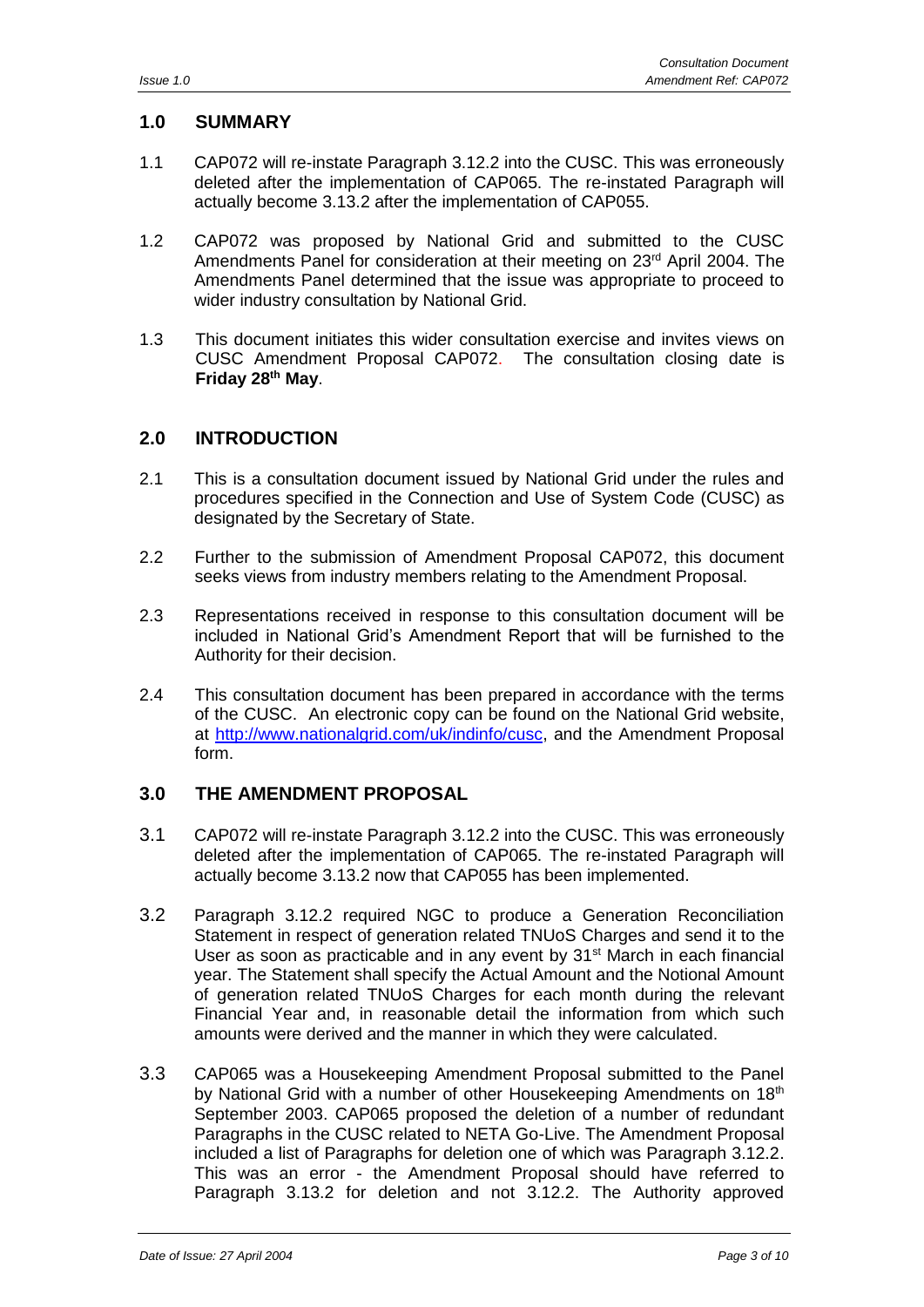CAP065 on 23<sup>rd</sup> December 2003 for implementation on 2<sup>nd</sup> January 2004. NGC agreed at the CUSC Amendments Panel meeting held on 26<sup>th</sup> March 2004 that there had been an error in CAP065 and agreed to bring forward an Amendment Proposal to the April 2004 Panel meeting to rectify the position.

#### **4.0 ASSESSMENT AGAINST THE APPLICABLE CUSC OBJECTIVES**

4.1 Correcting the CUSC in this way will enable National Grid to fulfil its obligations to facilitate competition in the generation and supply of electricity. Provision of the Generation Reconciliation Statements will enable National Grid to more easily and efficiently discharge its obligations under the Act and the Transmission Licence.

#### **5.0 IMPLEMENTATION AND TIMESCALES**

5.1 There is no material impact associated with the timing of the implementation of CAP072. It is therefore proposed that implementation takes place with effect from 10 days after the Authority's decision.

#### **6.0 INITIAL VIEW OF AMENDMENTS PANEL**

6.1 The Panel considered CAP072 at its meeting on  $23<sup>rd</sup>$  April and agreed that National Grid should proceed to industry consultation on CAP072.

#### **7.0 INITIAL VIEW OF NATIONAL GRID**

7.1 National Grid proposed CAP072 and believes that it will better facilitate achievement of the Applicable CUSC Objectives.

#### **8.0 VIEWS INVITED**

- 8.1 National Grid is seeking the views of interested parties in relation to the issues raised by Amendment Proposal CAP072 and any issues arising from the proposed timescale for implementation.
- 8.2 Please send your responses to this consultation to National Grid by no later than close of business on **Friday 28th May 2004**.
- 8.3 Please address all comments to the following e-mail address:

[richard.dunn@uk.ngrid.com](mailto:richard.dunn@uk.ngrid.com)

Or alternatively, comments may be addressed to:

Richard Dunn Commercial Frameworks National Grid Company plc National Grid Transco House Warwick Technology Park Gallows Hill **Warwick** CV34 6DA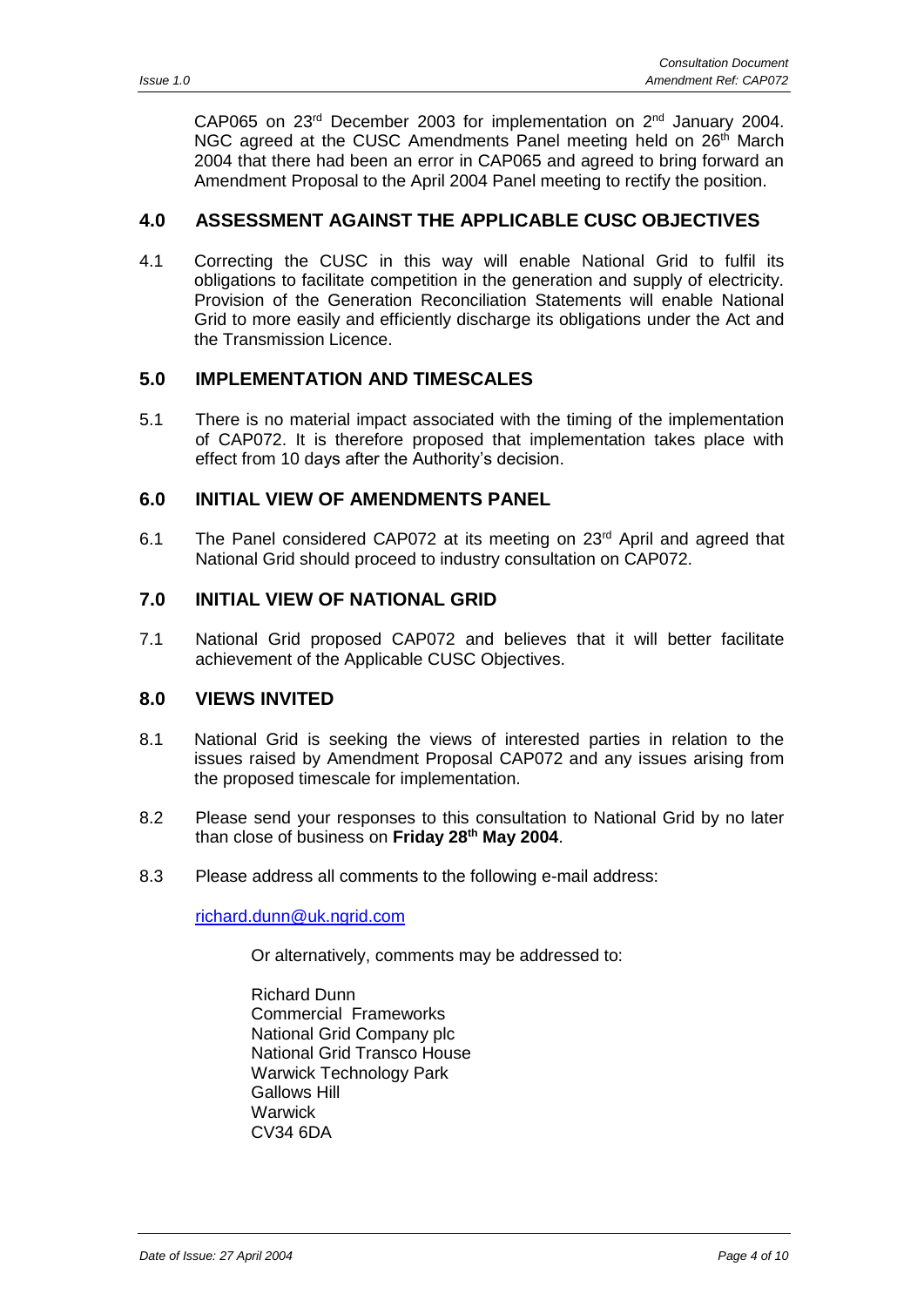#### **Annex 1**

# **CUSC Amendment Proposal Form CAP: 072**

Title of Amendment Proposal:

#### **Generation Reconciliation Statements**

Description of the Proposed Amendment *(mandatory by proposer)***:**

**CAP072 will re-instate Paragraph 3.12.2 into the CUSC. This was erroneously deleted after the implementation of CAP065. The new Paragraph will actually become 3.13.2 after the implementation of CAP055.** 

**Paragraph 3.12.2 required NGC to produce a Generation Reconciliation Statement in respect of generation related TNUoS Charges and send it to the User as soon as practicable and in any event by 31st March in each financial year. The Statement shall specify the Actual Amount and the Notional Amount of generation related TNUoS Charges for each month during the relevant Financial Year and, in reasonable detail the information from which such amounts were derived and the manner in which they were calculated.** 

Description of Issue or Defect that Proposed Amendment seeks to Address *(mandatory by proposer)***:**

**CAP065 was a Housekeeping Amendment Proposal submitted to the Panel by National Grid with a number of other Housekeeping Amendments on 18th September 2003. CAP065 proposed the deletion of a number of redundant Paragraphs in the CUSC related to NETA Go-Live. The Amendment Proposal included a list of Paragraphs for deletion one of which was Paragraph 3.12.2. This was an error - the Amendment Proposal should have referred to Paragraph 3.13.2 for deletion and not 3.12.2. The Authority approved CAP065 on 23rd December 2003 for implementation on 2nd January 2004. NGC agreed at the CUSC Amendments Panel meeting held on 26th March 2004 that there had been an error in CAP065 and agreed to bring forward an Amendment Proposal to the April 2004 Panel meeting to rectify the position.**

**A Housekeeping Amendment will be submitted to the Panel separately to propose deletion of Paragraph 3.13.2 (which will become Paragraph 3.14.2 after the implementation of CAP055 on 23rd April) in due course.** 

**Impact on the CUSC** *(this should be given where possible)*:

Paragraph 3.12.2 will be re-instated in the CUSC (see attachment). Post-implementation of CAP055 this will actually become Paragraph 3.13.2 in the CUSC.

**Impact on Core Industry Documentation** *(this hould be given where possible)*:

None.

**Impact on Computer Systems and Processes used by CUSC Parties** *(this should be given where possible)*:

**None.**

**Details of any Related Modifications to Other Industry Codes** *(where known)*:

**None.**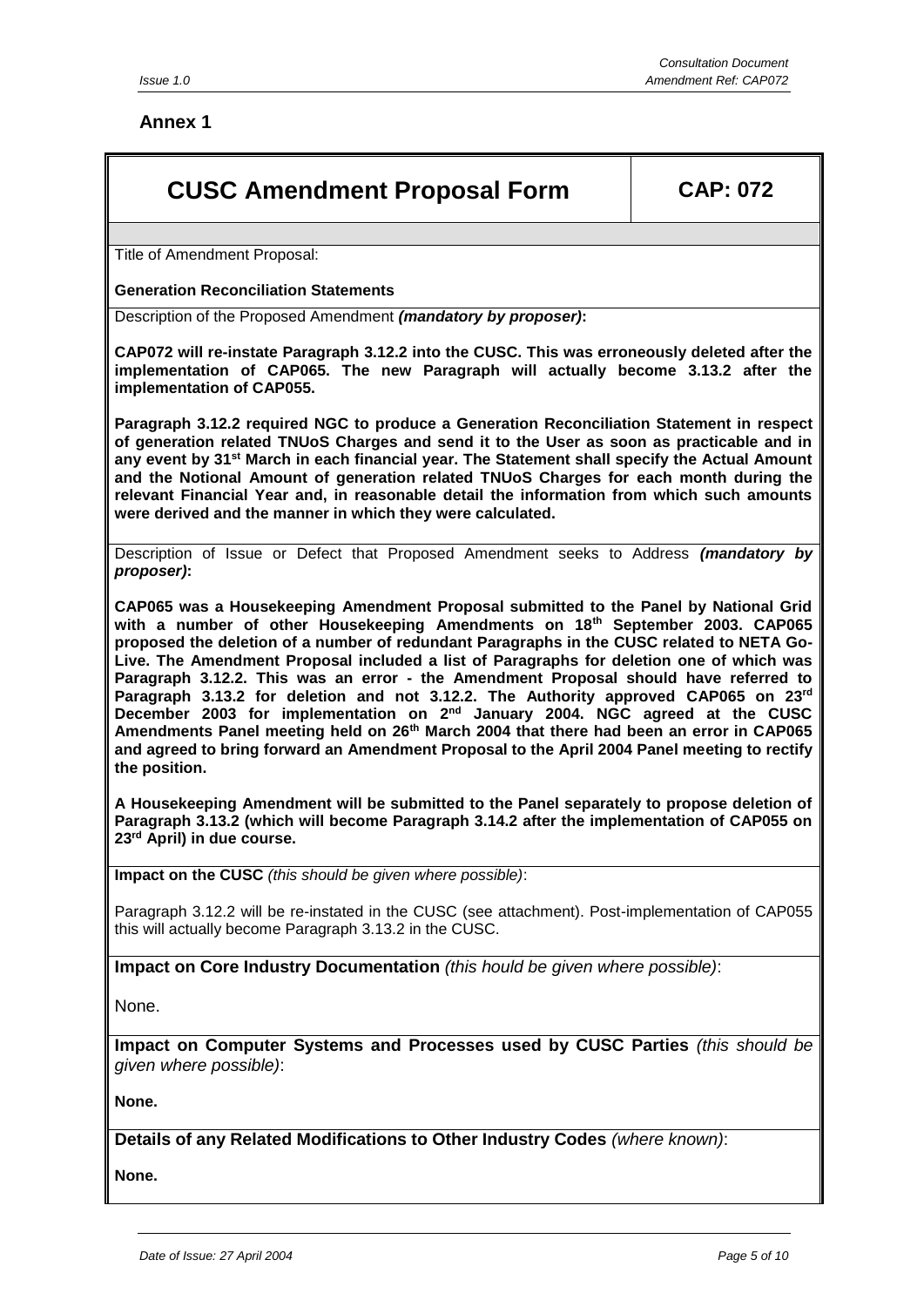Justification for Proposed Amendment with Reference to Applicable CUSC Objectives\*\* *(mandatory by proposer)***:**

**Correcting the CUSC in this way will enable National Grid to fulfil its obligations to facilitate competition in the generation and supply of electricity. Provision of the Generation Reconciliation Statements will enable National Grid to more easily and efficiently discharge its obligations under the Act and the Transmission Licence.**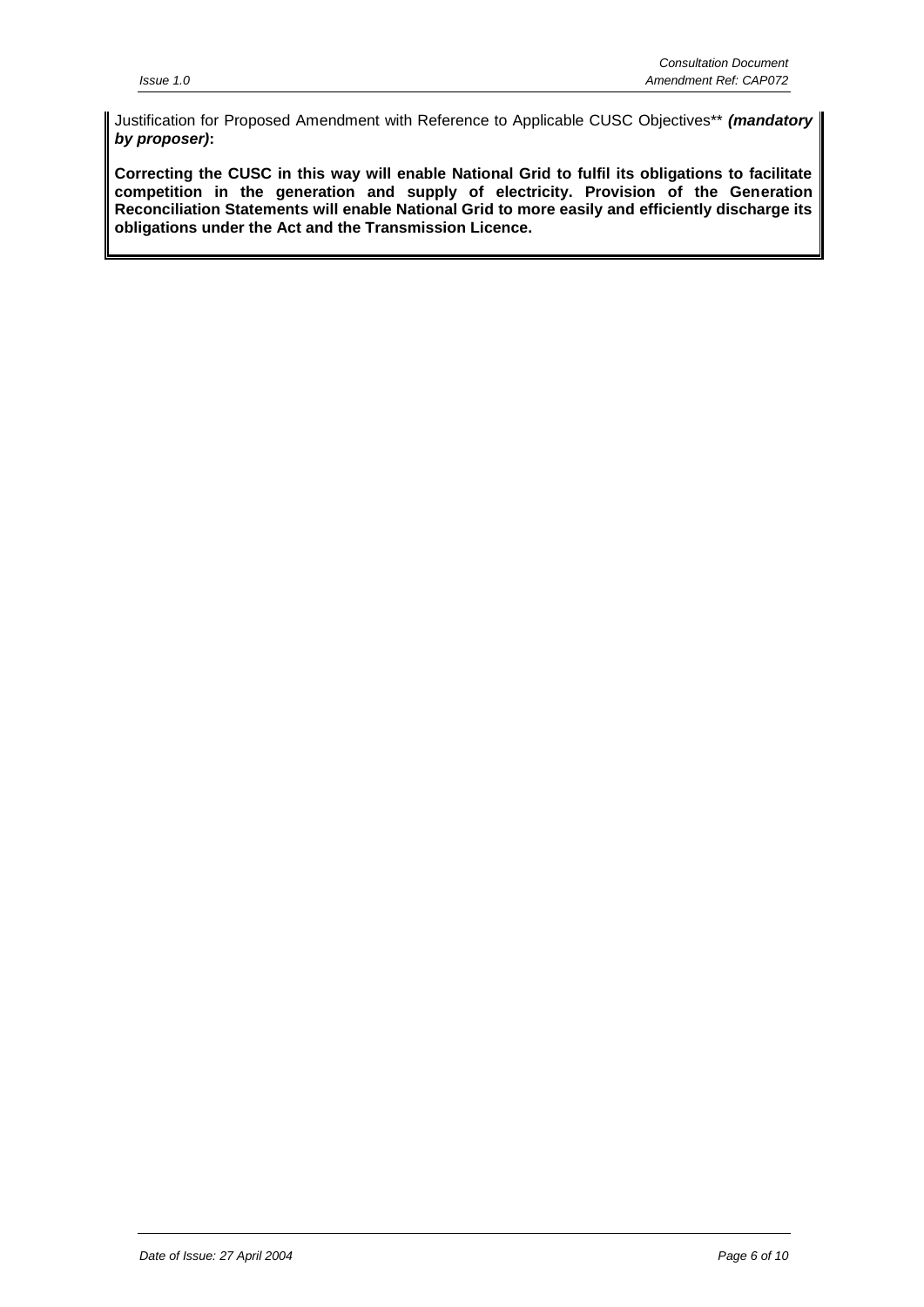| <b>Details of Proposer:</b><br>Organisation's Name:                                                                                                       | The National Grid Company plc                                                                     |  |
|-----------------------------------------------------------------------------------------------------------------------------------------------------------|---------------------------------------------------------------------------------------------------|--|
| Capacity in which the Amendment is<br>being proposed:<br>(i.e. CUSC Party, BSC Party or<br>"energywatch")                                                 | <b>CUSC Party</b>                                                                                 |  |
| <b>Details of Proposer's</b><br><b>Representative:</b><br>Name:<br>Organisation:<br>Telephone Number:<br>Email Address:                                   | <b>Ben Graff</b><br>The National Grid Company plc<br>01926 656312<br>ben.graff@uk.ngrid.com       |  |
| <b>Details of Representative's</b><br>Alternate:<br>Name:<br>Organisation:<br>Telephone Number:<br>Email Address:                                         | <b>Richard Dunn</b><br>The National Grid Company plc<br>01926 656211<br>richard.dunn@uk.ngrid.com |  |
| <b>Attachments (Yes/No): Yes</b><br>If Yes, Title and No. of pages of each Attachment: Text of Paragraph 3.12.2 for re-<br>insertion in the CUSC (1 page) |                                                                                                   |  |

#### **Notes:**

- *1. Those wishing to propose an Amendment to the CUSC should do so by filling in this "Amendment Proposal Form" that is based on the provisions contained in Section 8.15 of the CUSC. The form seeks to ascertain details about the Amendment Proposal so that the Amendments Panel can determine more clearly whether the proposal should be considered by a Working Group or go straight to wider National Grid Consultation.*
- *2. The Panel Secretary will check that the form has been completed, in accordance with the requirements of the CUSC, prior to submitting it to the Panel. If the Panel Secretary accepts the Amendment Proposal form as complete, then he will write back to the Proposer informing him of the reference number for the Amendment Proposal and the date on which the Proposal will be considered by the Panel. If, in the opinion of the Panel Secretary, the form fails to provide the information required in the CUSC, then he may reject the Proposal. The Panel Secretary will inform the Proposer of the rejection and report the matter to the Panel at their next meeting. The Panel can reverse the Panel Secretary's decision and if this happens the Panel Secretary will inform the Proposer.*

The completed form should be returned to:

Richard Dunn Panel Secretary Commercial Frameworks National Grid Company plc National Grid Transco House Warwick Technology Park Gallows Hill Warwick, CV34 6DA Or via e-mail to: [CUSC.Team@uk.ngrid.com](mailto:CUSC.Team@uk.ngrid.com)

(Participants submitting this form by email will need to send a statement to the effect that the proposer acknowledges that on acceptance of the proposal for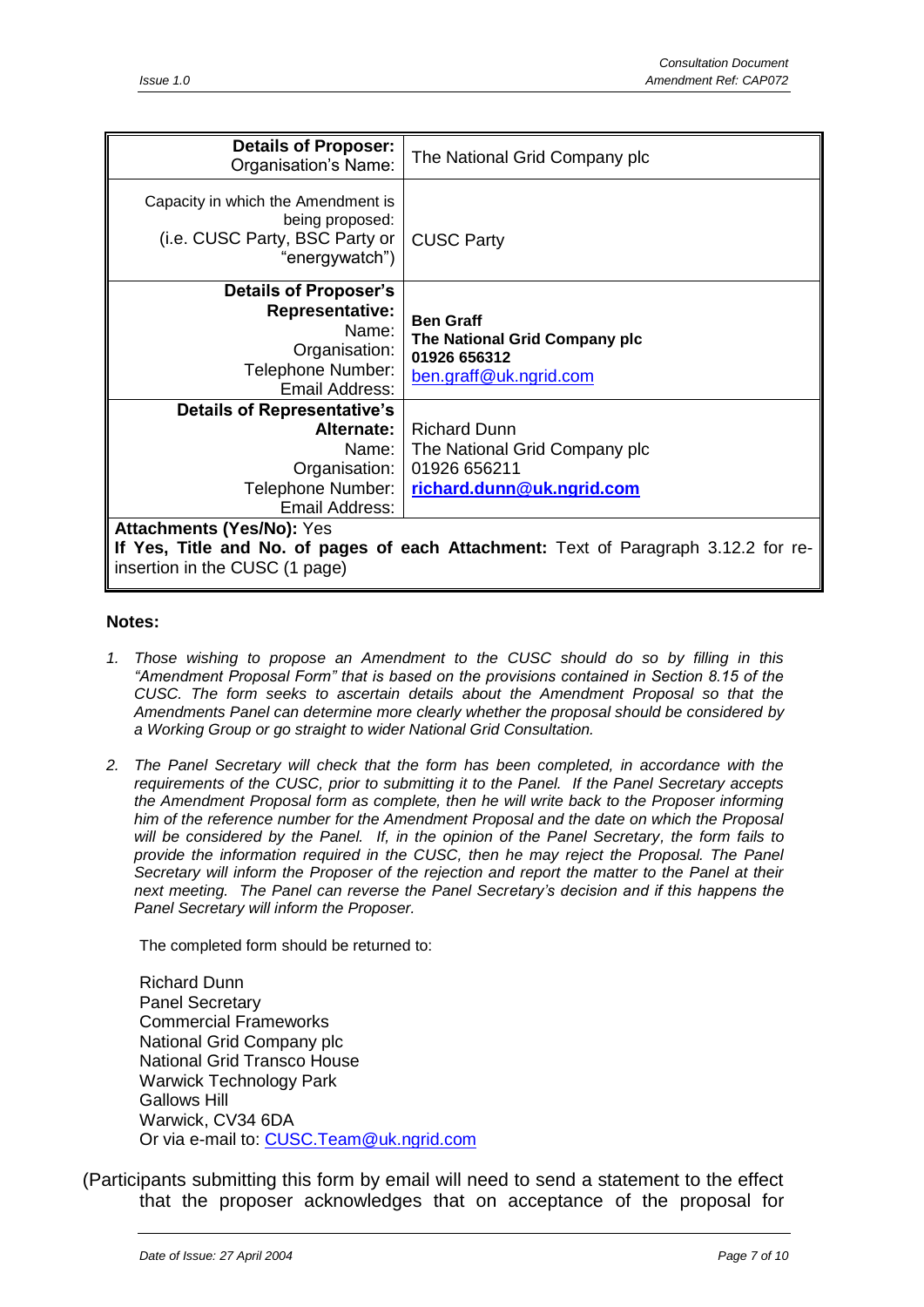consideration by the Amendments Panel, a proposer which is not a CUSC Party shall grant a licence in accordance with Paragraph 8.15.7 of the CUSC. A Proposer that is a CUSC Party shall be deemed to have granted this Licence).

3. Applicable CUSC Objectives\*\* - These are defined within the National Grid Company Transmission Licence under Section C7F, paragraph 15. Reference should be made to this section when considering a proposed amendment.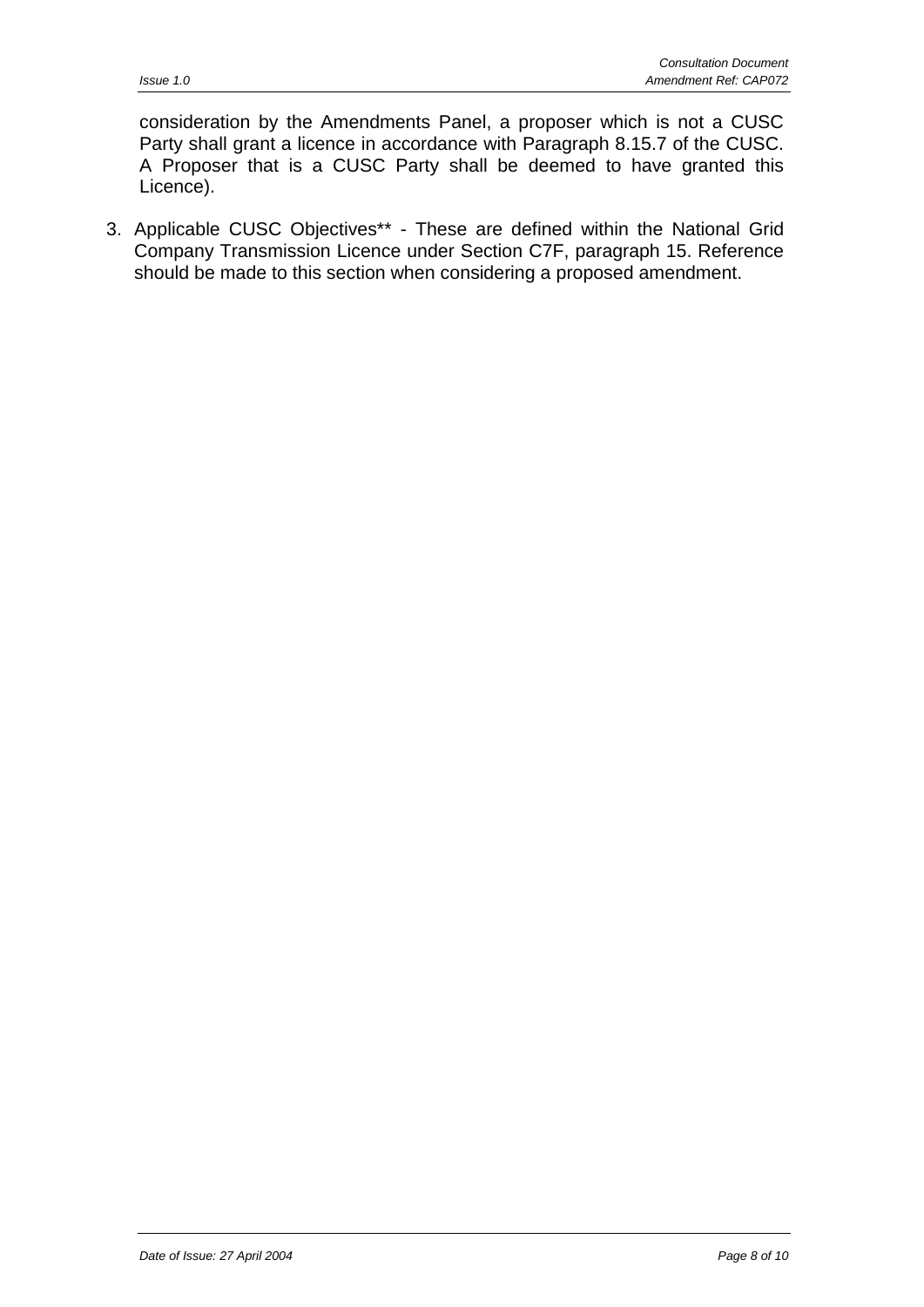#### **Text of Paragraph 3.12.2 for insertion in the CUSC (NB: This will become Paragraph 3.13.2 after the implementation of CAP055 on 23rd April)**

Generation Reconciliation

3.12.2 As soon as reasonably practicable and in any event by 31 March in each **Financial Year NGC** shall prepare a generation reconciliation statement (the "**Generation Reconciliation Statement**") in respect of generation related **Transmission Network Use of System Charges** and send it to the **User**. Such statement shall specify the **Actual Amount** and the **Notional Amount** of generation related **Transmission Network Use of System Charges** for each month during the relevant **Financial Year** and, in reasonable detail, the information from which such amounts were derived and the manner in which they were calculated.